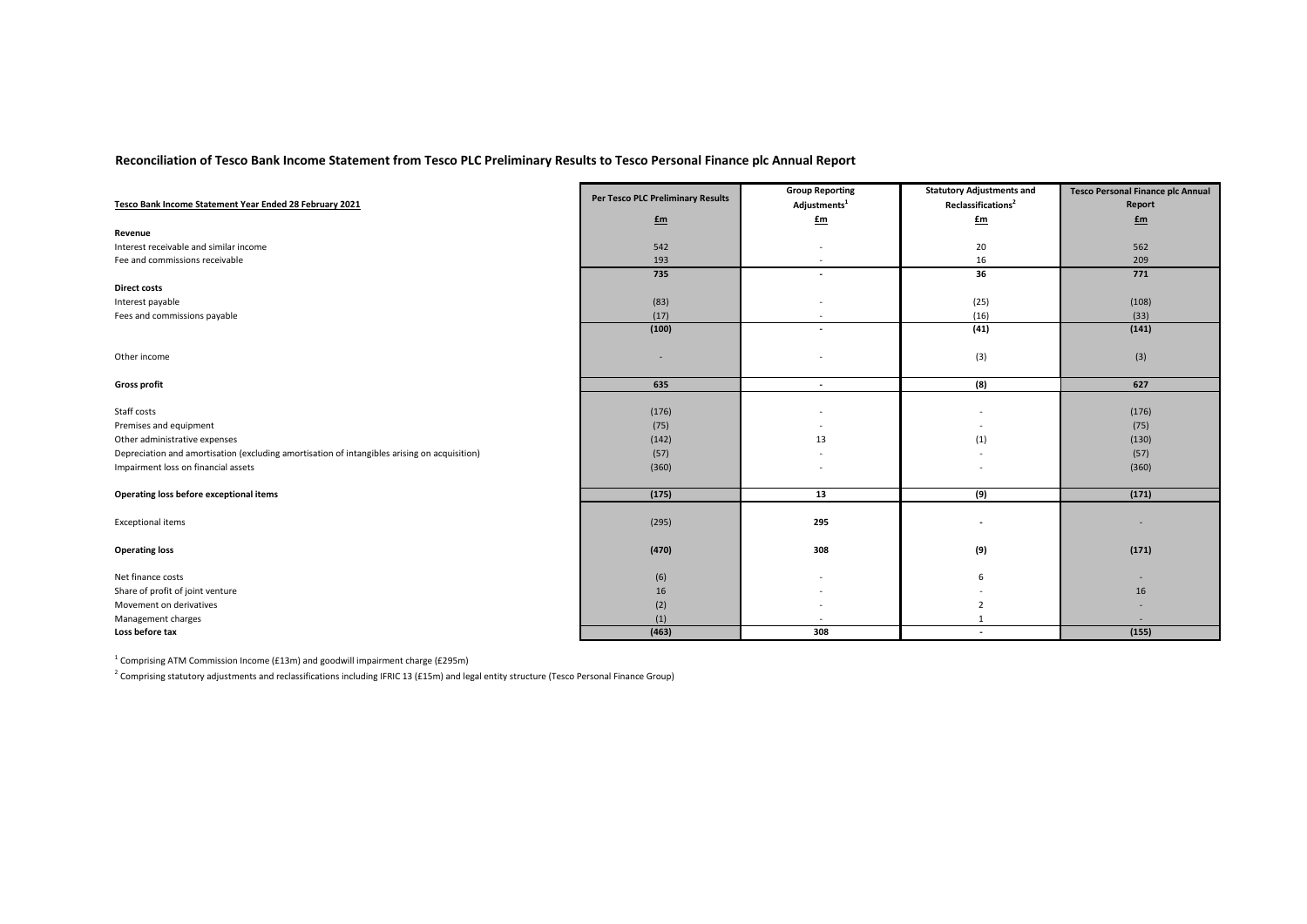## **Reconciliation of Tesco Bank Balance Sheet from Tesco PLC Preliminary Results to Tesco Personal Finance plc Annual Report**

| Tesco Bank Balance Sheet as at 28 Feb 2021              | Per Tesco PLC Preliminary Results | <b>Group Reporting</b><br><b>Adjustments</b> | <b>Statutory Adjustments and</b><br>Reclassifications <sup>1</sup> | <b>Tesco Personal Finance plc Annual</b><br>Report |
|---------------------------------------------------------|-----------------------------------|----------------------------------------------|--------------------------------------------------------------------|----------------------------------------------------|
|                                                         | £m                                | £m                                           | £m                                                                 | £m                                                 |
| <b>Non-Current Assets</b>                               |                                   |                                              |                                                                    |                                                    |
| Goodwill                                                | 480                               |                                              | (480)                                                              |                                                    |
| Software Licences                                       | 131                               |                                              |                                                                    | 131                                                |
| Property, plant and equipment                           | 77                                |                                              |                                                                    | 77                                                 |
| Investments in joint ventures                           | 93                                |                                              |                                                                    | 93                                                 |
| Non-current financial assets at amortised cost          | 752                               |                                              | 21                                                                 | 773                                                |
| Non-current financial assets at FVOCI                   | $\overline{2}$                    |                                              |                                                                    | $\overline{2}$                                     |
| Non-current trade and other receivables                 | 52                                |                                              |                                                                    | 52                                                 |
| Non-current loans & advances to customers               | 3,309                             |                                              |                                                                    | 3,309                                              |
| Deferred tax asset                                      | 67                                |                                              | $\overline{\phantom{a}}$                                           | 67                                                 |
| <b>Non-current assets</b>                               | 4,963                             |                                              | (459)                                                              | 4,504                                              |
|                                                         |                                   |                                              |                                                                    |                                                    |
| Trade and other receivables                             | 222                               | 5                                            | (27)                                                               | 201                                                |
| Trade and other payables                                | (216)                             | (26)                                         | (28)                                                               | (270)                                              |
| Current financial assets at amortised cost              | 175                               |                                              |                                                                    | 175                                                |
| Current financial assets at FVOCI                       | 3                                 |                                              |                                                                    | $\overline{3}$                                     |
| Current loans & advances to customers and banks         | 3,093                             |                                              |                                                                    | 3,093                                              |
| Customer deposits and deposits from banks               | (6, 338)                          |                                              | (13)                                                               | (6, 351)                                           |
| Total provisions                                        | (59)                              |                                              |                                                                    | (59)                                               |
| Current tax asset                                       | 36                                |                                              |                                                                    | 36                                                 |
|                                                         | (3,084)                           | (21)                                         | (69)                                                               | (3, 172)                                           |
|                                                         |                                   |                                              |                                                                    |                                                    |
| Cash and cash equivalents                               | 780                               |                                              | 23                                                                 | 803                                                |
| Loans to joint ventures                                 | 21                                |                                              | (21)                                                               |                                                    |
| Derivative financial instrument receivable              |                                   |                                              |                                                                    |                                                    |
| Derivative financial instruments receivable non current | 6                                 |                                              |                                                                    | 6                                                  |
| Derivative financial instrument payable - current       | (4)                               |                                              |                                                                    | (4)                                                |
| Derivative financial instrument payable non current     | (43)                              |                                              |                                                                    | (43)                                               |
| Net loan interest IC                                    | (1)                               |                                              | 1                                                                  |                                                    |
| Lease liabilities                                       | (31)                              |                                              | 31                                                                 |                                                    |
| MTNs and bonds - principle -Current                     | $\sim$                            |                                              | $\overline{\phantom{a}}$                                           |                                                    |
| MTNs and bonds - principle - non Current                | (251)                             |                                              | 251                                                                |                                                    |
| Net loans principal intercompany                        | (235)                             |                                              | (251)                                                              | (486)                                              |
|                                                         | 242                               |                                              | 34                                                                 | 274                                                |
| <b>Net Assets</b>                                       | 2.121                             | (21)                                         | (494)                                                              | 1,606                                              |

<sup>1</sup> Comprising statutory adjustments and reclassifications including: Goodwill of £480m, Loan to joint venture of £21m, Mandatory Reserve deposits with Bank of England of £25m and lease liabilities of £31m.